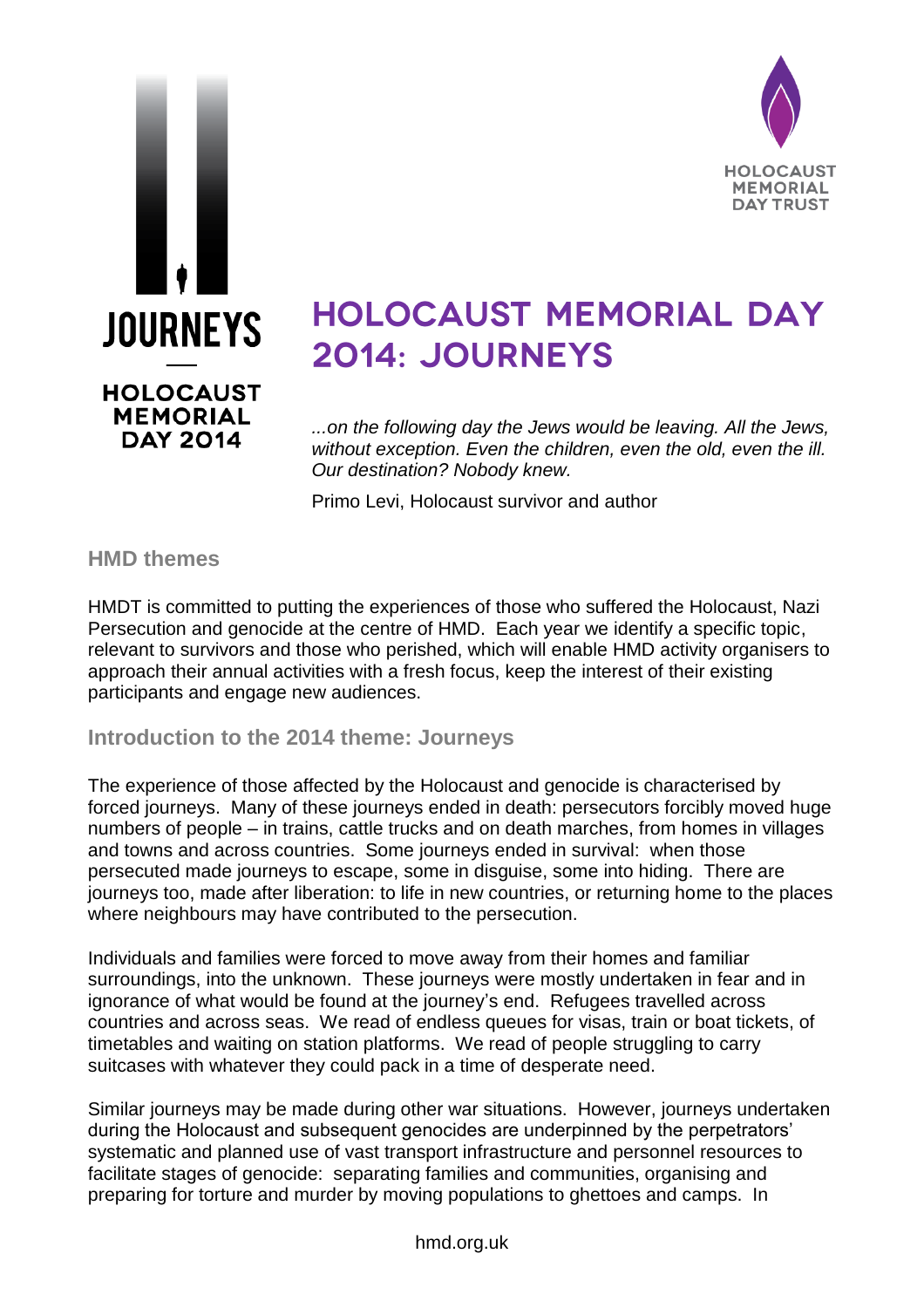



deportations and death marches, the journey itself was a means of degrading, persecuting and killing Jews, political prisoners and many others.

The history of the Holocaust, Nazi persecution and of the subsequent genocides is of upheaval, uprooting individuals, families and even whole communities, people forced to travel from village to city, from town to hiding places. For survivors who arrived in the UK, their journeys ended with the establishment of new lives and new homes in a country that at first felt very alien.

### **Journeys of persecution**

### **Deportations**

The Nazis used rail transport across continental Europe to move, by force, huge numbers of Jews from their homes to ghettoes or transit camps and later to concentration camps; guards were ordered to shoot anyone who tried to escape. The scale of these journeys is shown in Sir Martin Gilbert's *Atlas of the Holocaust*. These journeys, sometimes of several days, were under terrible conditions with Jews crammed into carriages with no water, food or sanitary provision. Many died on the journeys; the living were crammed against the corpses.

The doors had been closed at once, but the train did not move until evening.....The train travelled slowly, with long, unnerving halts.....Among the 45 people in my wagon only 4 saw their homes again, and it was by far the most fortunate wagon.....We suffered from thirst and cold; every stop we clamoured for water, or even a handful of snow, but we were rarely heard.

Primo Levi, *If this is a Man*

#### **Death marches**

As the Allies advanced on Auschwitz in 1945, tens of thousands of people were evacuated from the camp and marched away – the death marches often lasted for weeks. Freddie Knoller is an Austrian Jew who spent the early part of the war under a false identity in Antwerp and France. However, he was betrayed in 1943 and transported to Auschwitz. In January 1945 he was evacuated as the Russians advanced.

All those who were able to walk, we had to walk from Auschwitz to Gleiwitz about twenty or thirty kilometres. It was January, minus twenty temperature with our pyjamas on...so many people collapsed and so many people ran away into the woods, the Germans surrounded us shooting.

Freddie Knoller, Holocaust survivor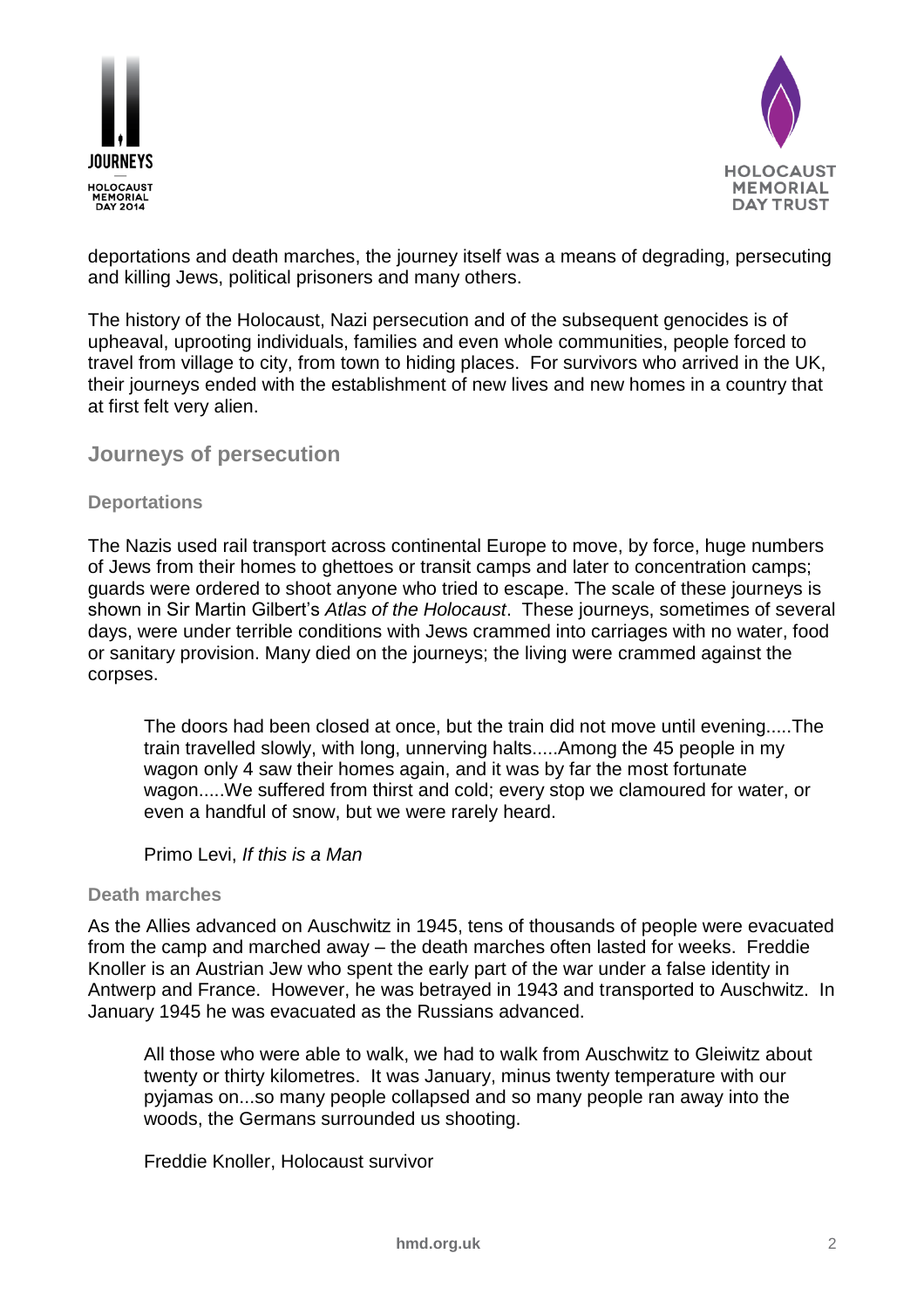



## **Journeys of escape**

### **Journeys into hiding**

Apolinaire Kageruka was a teacher in Rwanda when the killings began in Kigali in 1994. He asked a Hutu neighbour, Pascal, to help – the parent of one of his students. The student was clever, but his family was poor and a few years previously Apolinaire had paid for the boy's schooling. Pascal agreed and hid him for several weeks; the militia searched Apolinaire's house barely two hours after he had left.

Can you imagine you bring another person in that small house, without a bed, without blanket? Think! Just sleeping on the floor. You don't have any food; you want some water. You can't go to find the water. You can't go to find the food. Think…. imagine.

Apolinaire Kageruka, survivor of the Genocide in Rwanda

### **Refugee journeys**

Kemal Pervanić's journeys started when he was taken with his middle brother, Kasim, to the Omarska concentration camp in Bosnia. Both brothers survived the camps, and moved to the UK shortly after their release. Since settling here, Kemal travels across the country, telling people about his experiences and encouraging them to learn about the genocide in Bosnia. He has also established the Most Mira charity, dedicated to building understanding and tolerance among young people of all ethnicities in Bosnia.

#### **Kindertransport**

The most famous journeys to escape the Holocaust are perhaps those made by 10,000, mostly Jewish, children, offered a new life in Britain. They were rescued from Germany, Austria, Czechoslovakia and Poland, leaving after Kristallnacht in November 1938 and before borders were closed at the outbreak of war. Each had to provide a £50 guarantee; they were found foster-homes around the UK by Jewish and non-Jewish families.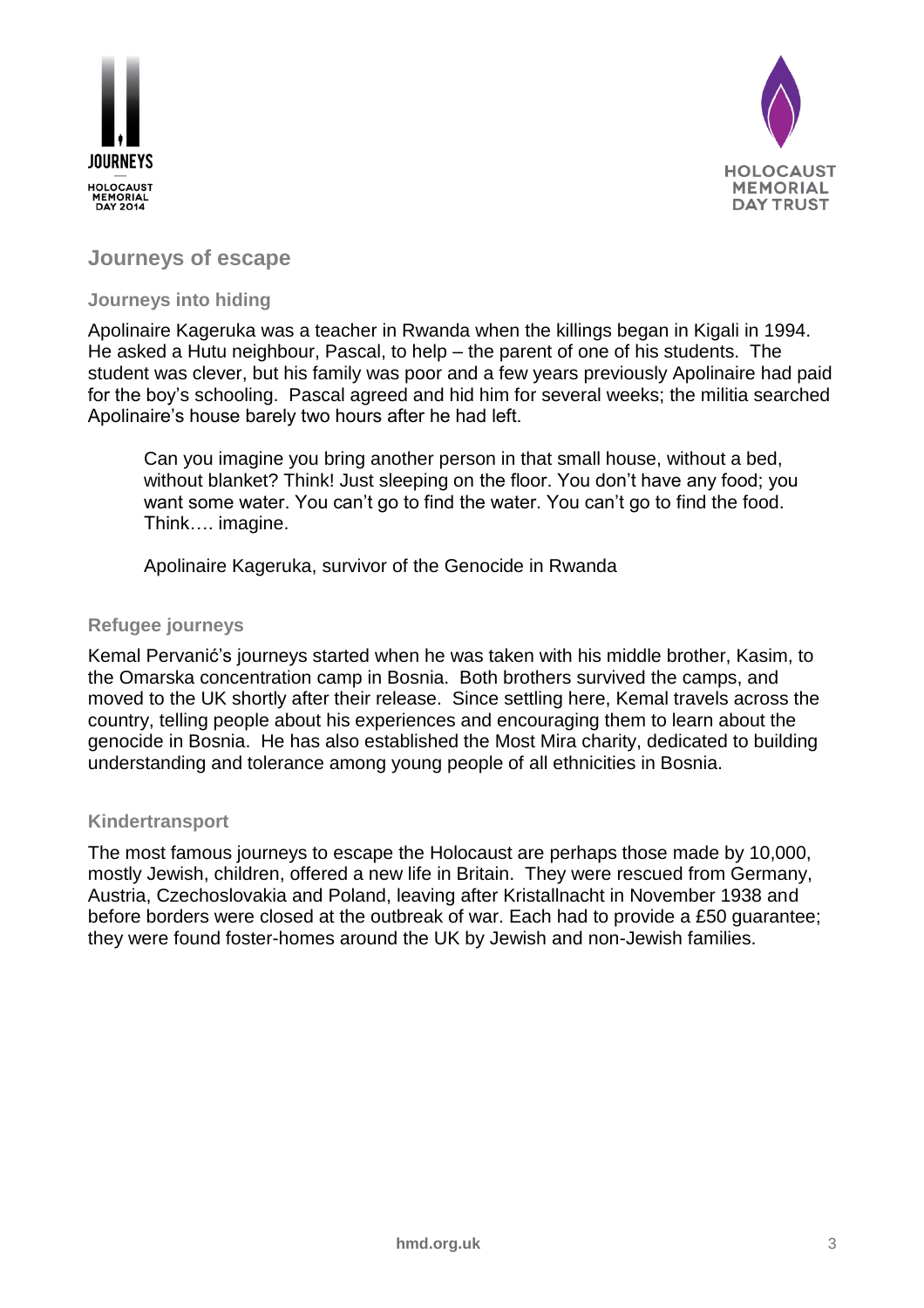



## **Journeys of return**

Some people made the journey back to their original homes after the war. Gad Beck was a young Berlin Jew who had been a leader of a Zionist youth group. The group took huge risks smuggling rations, money and clothes to Jews in hiding, and helped some flee to Switzerland by supplying forged papers.

Gad decided to resist in 1942, when his first boyfriend, Manfred Lewin, was arrested and held at a detention centre in Berlin. Gad disguised himself as a member of the Hitler Youth and boldly demanded to speak to the commandant. Having convinced him he needed Manfred for a short time, Gad and his boyfriend walked out. But Manfred turned back – he could not leave his parents. His family was sent to Auschwitz; none survived.

After the war, Gad worked in a displaced persons' camp, helping survivors resettle overseas. However, West Germany did not repeal Nazi anti-gay laws and adopted an increasingly repressive stance towards LGBT people. Gad emigrated to Israel, but made the journey back to Germany in 1979. He became the Director of Berlin's Jewish Adult Education Centre and a prominent gay activist. Gad felt it was his mission to return, to make his ultimate resistance rebuilding Jewish and LGBT life where the Nazis had tried to eradicate them.

## **Anniversary of the Genocide in Rwanda**

In 100 days in 1994 approximately one million Tutsis and moderate Hutus were murdered in the Genocide in Rwanda. Discrimination against Tutsis had long been widespread, with Tutsis being barred from going to many universities and undertaking certain jobs. 2014 marks the  $20<sup>th</sup>$  anniversary of the Rwandan genocide; we ask you to acknowledge this in your HMD activity.

### **HMD 2014**

On HMD 2014 we can learn how journeys themselves became part of genocide, and how the journeys undertaken were often experiences of persecution and terror for so many people who suffered in the Holocaust, under Nazi persecution and in the subsequent genocides. We can also learn about the journeys that brought survivors to the UK and how, in many instances, journeys of return have been part of the experience of rebuilding.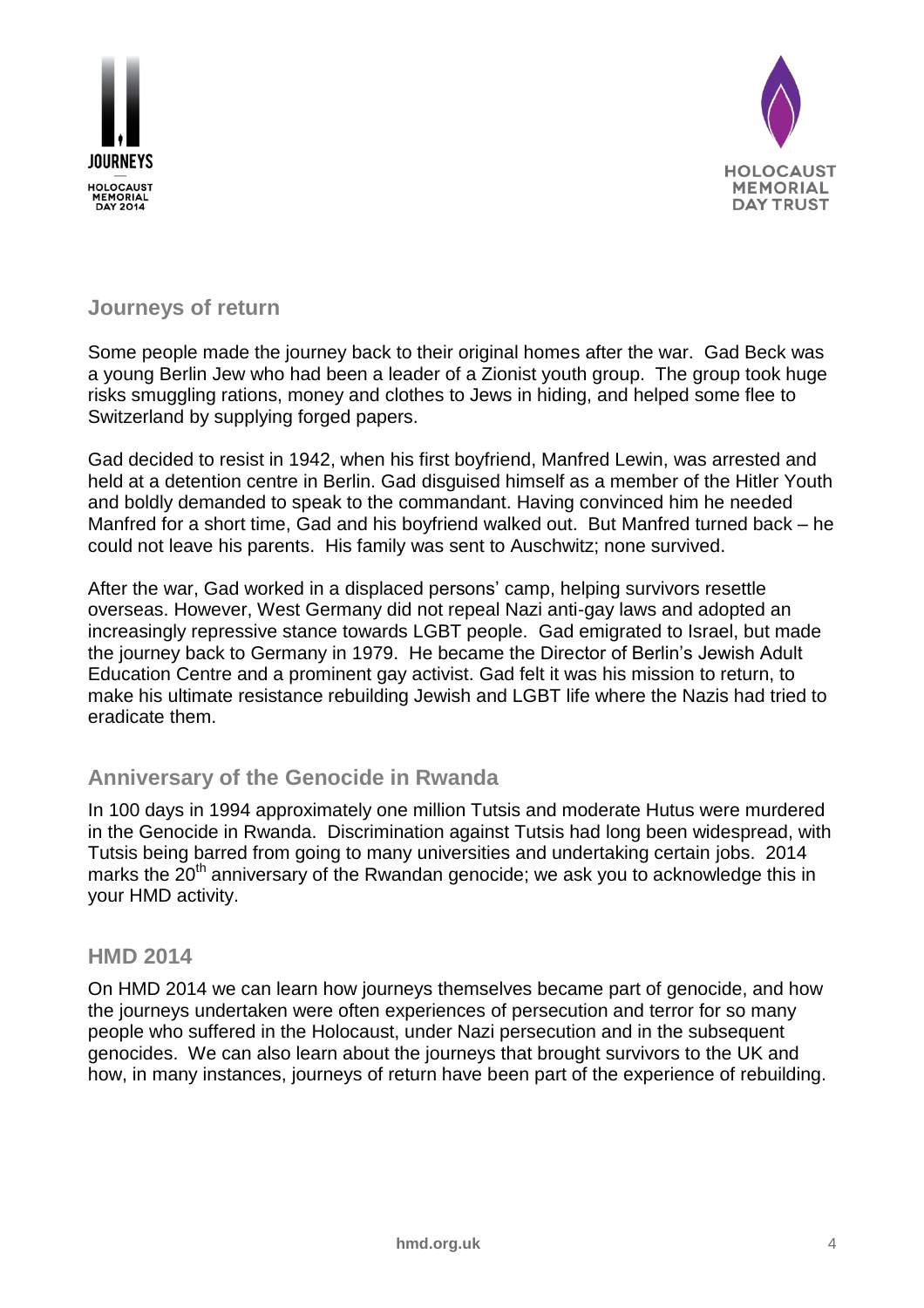



## **FURTHER INFORMATION**

There are many resources on the HMDT website (hmd.org.uk) which also provides links to other organisations with information on the Holocaust and subsequent genocides. Below are recommendations specifically relating to the HMD 2014 theme of **Journeys**.

## **Reading**

- *Atlas of the Holocaust*, Sir Martin Gilbert
- *The Other Schindlers*, Agnes Grunwald-Spier
- *If this is a man*, Primo Levi
- *An Underground Life: Memoirs of a gay Jew in Nazi Berlin*, Gad Beck, Frank Heibert, Allison Brown
- *In the shadow of the Banyan* Vaddey Ratner

### **Useful websites, exhibitions and organisations for this theme**

**Association of Jewish Refugees (AJR): [ajr.org.uk](http://www.ajr.org.uk/)**

- *Refugee Voices* An archive of 150 digitally filmed interviews with Jewish refugees from Nazism who settled and rebuilt their lives in Britain. The collection consists of more than 450 hours of film and full transcribed, time-coded and catalogued testimonies.
- *Continental Britons – Jewish refugees from Nazi Europe* An exhibition relating the remarkable and compelling story of the Jewish refugees who fled Nazi persecution in the German-speaking countries before World War II and came to Britain

**Cambodian Association in the UK (CASUNIK): casunik.org**

**Holocaust Centre: holocaustcentre.net/the-journey**

 *The Journey* – Exhibition for primary school children, telling the story of a fictional German Jewish boy who travels from Nazi-occupied Germany to Britain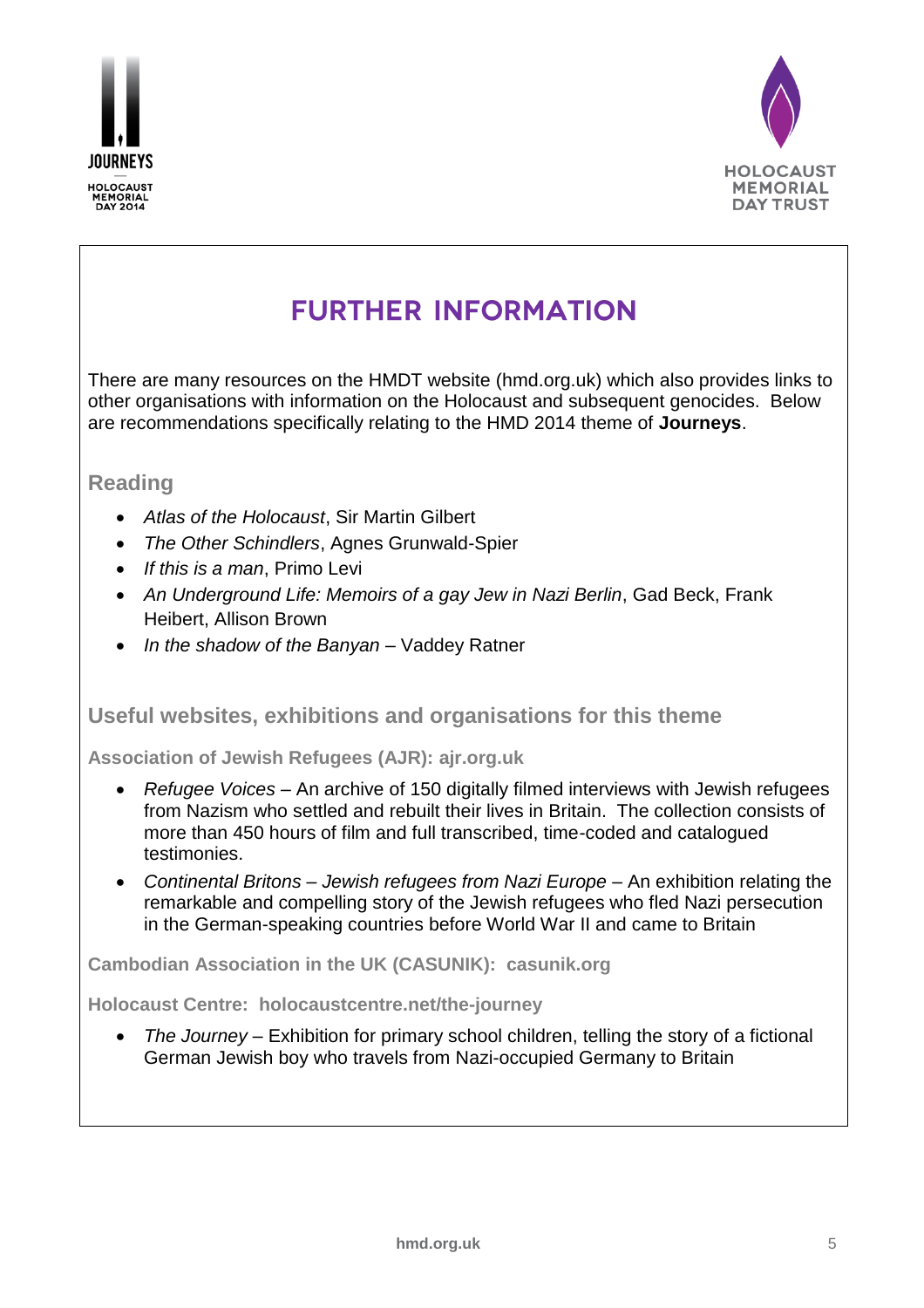



### **Holocaust Educational Trust: het.org.uk**

- Paul's Journey  $-$  A mix of text, pictures and other images, this tells the story of one family's experiences during the Holocaust through the eyes of its eldest child
- Martin and Erica's Journey Publication telling the story of Holocaust survivor Dr Martin Stern and his younger sister Erica. Martin recounts their early life and the journey he and his sister were forced to make through Europe during the Second World War and emphasises how aid-giving helped them survive.
- Both publications are produced in conjunction with the National Union of Teachers and are appropriate for students aged 10 and above

### **Holocaust Memorial Day Trust: hmd.org.uk**

 Wide range of resources on the HMD 2014 theme, including lesson plans, assemblies and school materials for key stages 1 and 2, including for pupils with special educational needs. Materials for HMD activity organisers including posters, booklets, case studies, tailored factsheets.

#### **Jewish Museum London: jewishmuseum.org.uk**

 The Holocaust Gallery – Exhibition centred on Leon Greenman's experiences and journey to Britain

### **The Wiener Library: wienerlibrary.co.uk**

- The Wiener Library Run events, workshops and tours
- Until 3 October 2013 they will be featuring an exhibition on the experiences of five children from the *Kindertransport*

**London Jewish Cultural Centre (LJCC): [theholocaustexplained.org](http://www.theholocaustexplained.org/)**

- The Holocaust Explained website is to help students with their school work, both in school and at home. It is designed to support the school curriculum.
- The site has images (pictures, maps, videos, diagrams) to help explain concepts and events.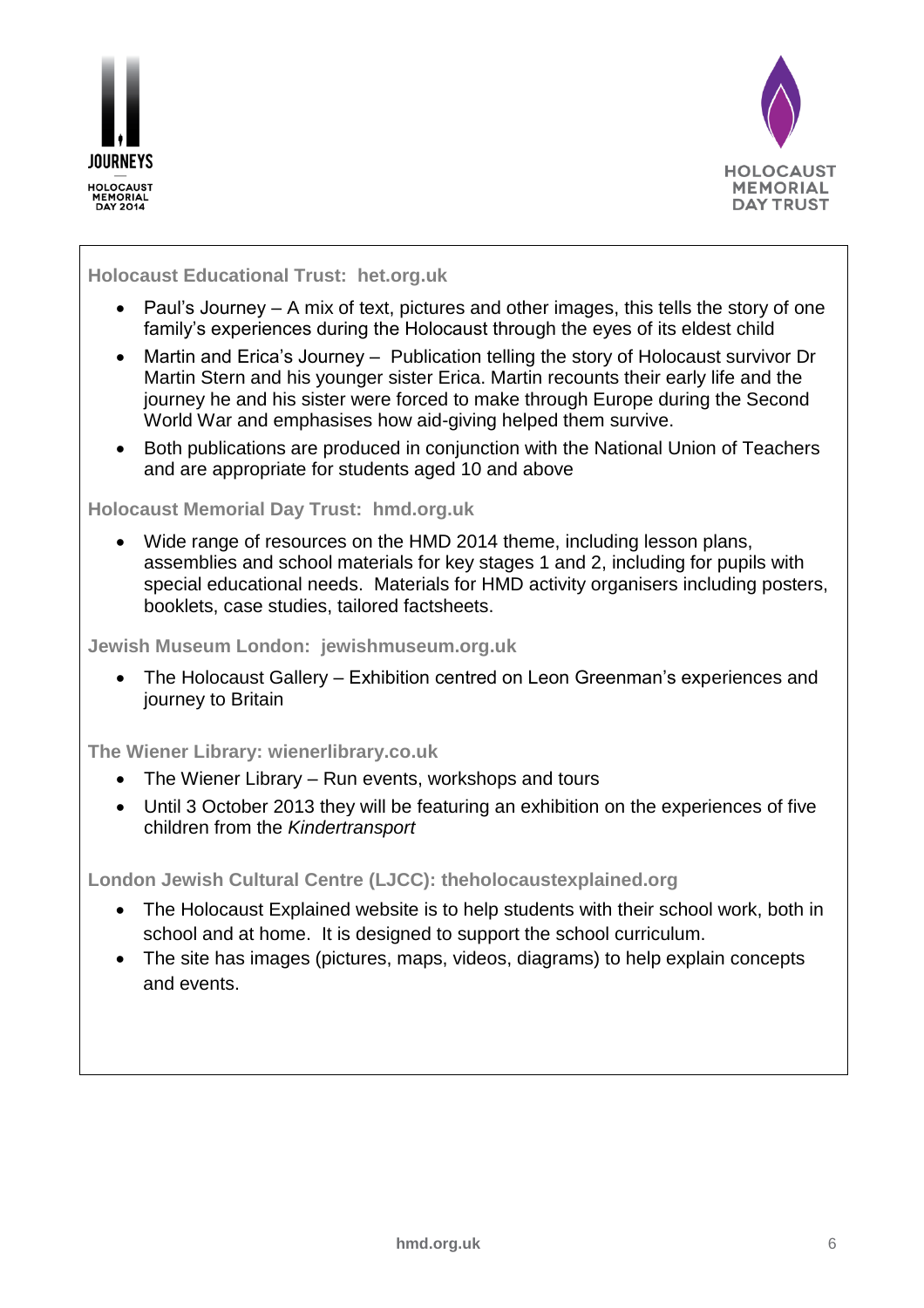



## HMD ACTIVITY ORGANISERS: POINTS TO **CONSIDER**

The Nazis utilized huge infrastructure systems to facilitate the transportation of vast numbers of Jews, Gypsies, political prisoners, gay people and thousands of others. These included road and rail systems, and also personnel resources: train guards and drivers, railway officials, police officers. Several Government agencies were involved, such as the Ministry of Transportation, Order of Police, the Foreign Office and railway companies and their officials. Only recently have some of these rail companies acknowledged their complicity in the Holocaust.

In Cambodia, the population was moved from cities into the country, to force people to work as labourers on collective farms. Children were taken from their parents and placed in separate forced labour camps.

In contrast, during the Rwandan genocide, hundreds of thousands of people were murdered where they stood, mostly by hand. Agencies of the state were used to encourage Hutus trained in civilian death squads to murder their Tutsi neighbours.

Imagine leaving your home – what would you take with you? What would you have to leave behind? Where would you go and what would you find there? How much could you carry? Remember you cannot go where you want without the correct documents – borders were closed and officials were suspicious.

Consider how you could use images or items of journeys in your HMD activity, for example, suitcases, maps, luggage labels, timetables or signposts